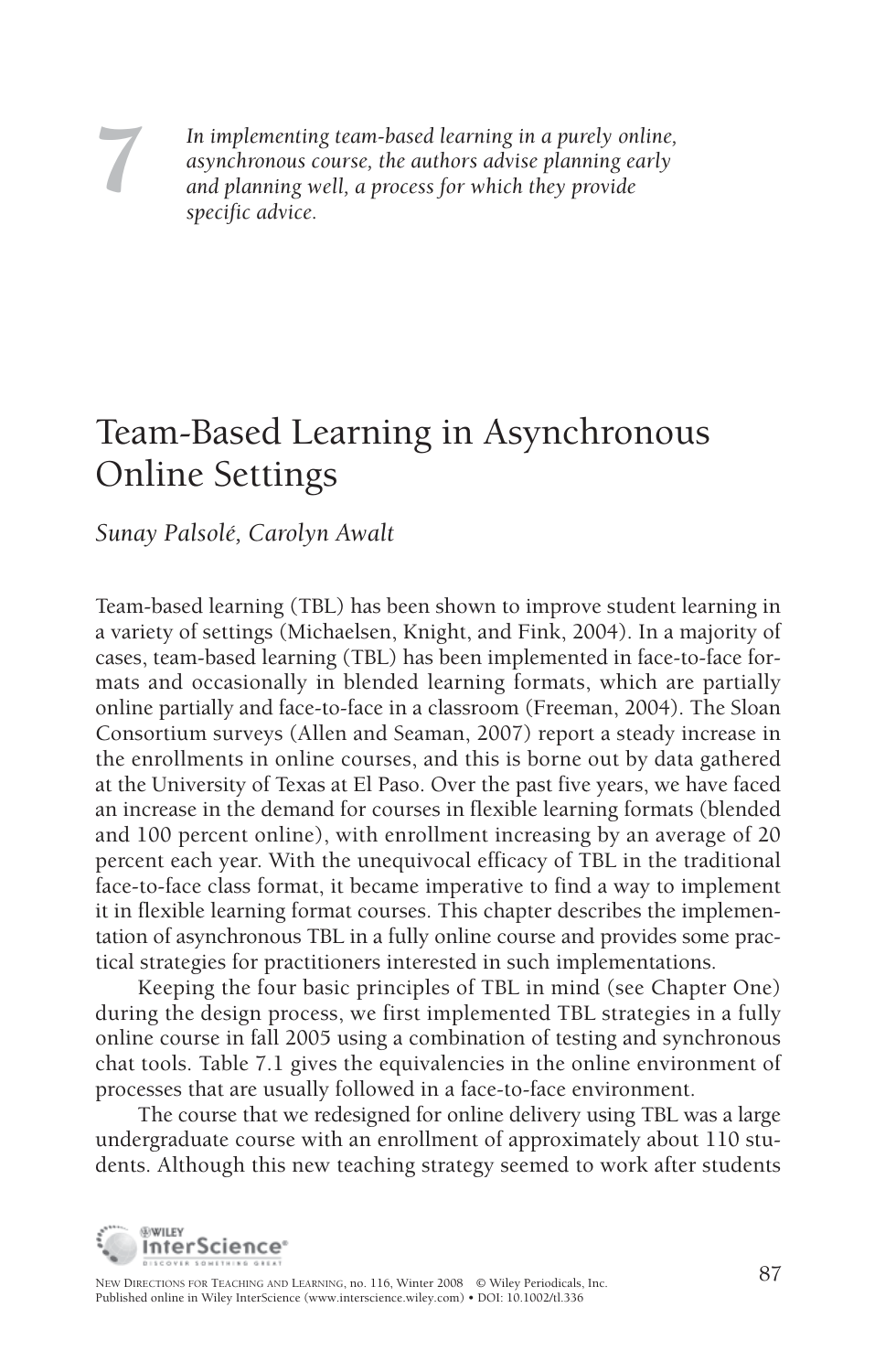| Traditional Face-to-Face Class                                                                                                                                                                                                           | <b>Online Class</b>                                                                                                                                                                                                                                                         |
|------------------------------------------------------------------------------------------------------------------------------------------------------------------------------------------------------------------------------------------|-----------------------------------------------------------------------------------------------------------------------------------------------------------------------------------------------------------------------------------------------------------------------------|
| Preclass preparation (usually assigned<br>textbook readings)                                                                                                                                                                             | Assigned readings from books, Web sites,<br>discovery questions, and so forth.                                                                                                                                                                                              |
| Multiple-choice individual readiness<br>assurance tests (iRat) using Scantrons                                                                                                                                                           | Multiple-choice iRAT using online testing<br>tools.                                                                                                                                                                                                                         |
| Team readiness assurance tests (tRAT)<br>with immediate feedback assessment<br>technique forms                                                                                                                                           | tRAT based a discussion board over two<br>days. Team leader (assigned in advance on<br>a rotating basis) compiles answers and<br>submits team answers. Team reporter com-<br>piles discussion and posts gist of the dis-<br>cussion to the common board. Feedback<br>on RAT |
| Mini lecture based on RAT results.                                                                                                                                                                                                       | Mini lecture based on RAT results and dis-<br>cussion is added to the week's lecture.                                                                                                                                                                                       |
| Five to seven RATs per course-<br>to prepare for application activities;<br>may be followed by a peer evaluation                                                                                                                         | Five RATs in weeks 3, 6, 9, 12, and 15.<br>Schedule matches the stages of the team<br>project, which is due at the end of the<br>semester. Peer evaluations are done<br>after each RAT on an Excel spreadsheet<br>that each individual uploads as an<br>assignment.         |
| Grading of team application activities<br>typically done by instructor and may<br>include evaluations from other teams;<br>individual scores may be modified base<br>on a postactivity peer evaluation.<br>20 percent = peer evaluation. | Team projects are graded as follows: 50<br>percent = individual grade (by instructor's<br>assessment of contribution on assignment<br>using a rubric that was created by team);<br>30 percent = team grade;                                                                 |
| Often includes an end-of-semester<br>reflective assignment.                                                                                                                                                                              | End of semester is wrapped up with a<br>reflective assignment.                                                                                                                                                                                                              |

became accustomed to the timetables, we had increasing complaints from students about finding convenient times required to work synchronously for taking the individual and team readiness assurance tests (respectively, iRATs and tRATs). Given the fact that most students tend to take fully online courses for the time and space flexibility afforded to them, it became necessary to find a solution to doing TBL in asynchronous modalities.

A revised version of asynchronous TBL was implemented in fall 2006 with a follow-up in fall 2007. The 2006 course, Interdisciplinary Technology and Society, had an enrollment of seventy-four students. We decided to leverage the capability of instant feedback by using the built-in test tools in our learning management system and the fact that we could elicit thoughtful responses (Markel, 2001; Freeman, 2004, Palloff and Pratt, 2005) from the students using the discussion board tool. We also took into account that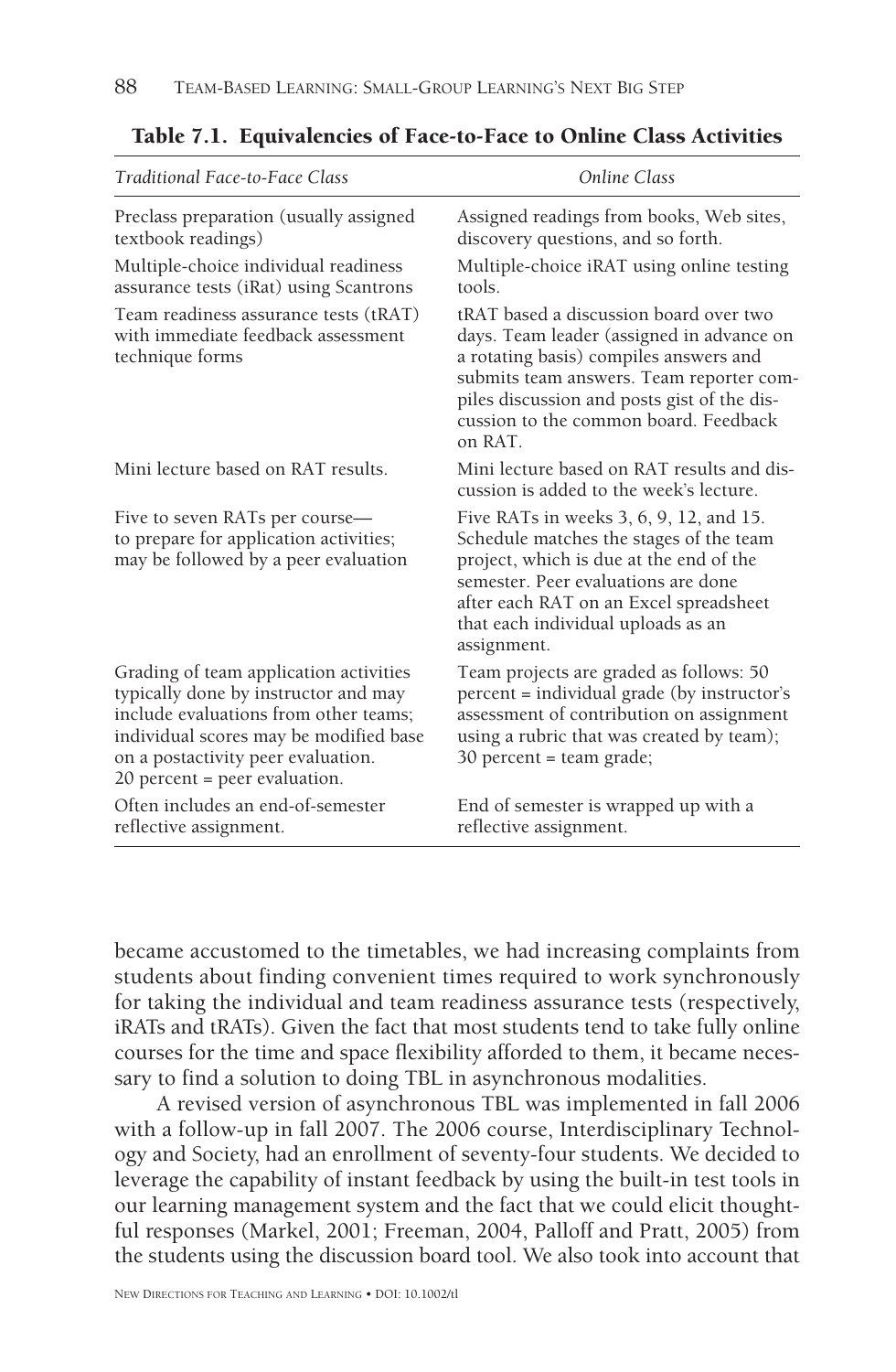time expands in online discussions (Meyer, 2003) and designed the learning process to account for this.

Our first design revisions were focused on modifying our procedures to promote team cohesion better. Then, before we launched the actual course, we refined the procedures based on feedback from four runthroughs with student workers playing the part of students.

#### Setup

One of the most important things to keep in mind when teaching online courses is that you cannot expect students to be able to find matching times for synchronous work, and this is particularly true when they are taking online courses that are designed specifically to afford them time and space flexibility. Nevertheless, tasks can be designed to achieve the desired student engagement provided that extra time is incorporated to enable team interactions to occur.

To allow students extra time, we required learning teams to post to the discussion board every week and provide thoughtful feedback to every member of the team. This established the expectation on the part of the students that discussion was an important part of the class. We then set up teams to participate in TBL exercises. We explained to the students why TBL was important and the exact procedures that would be followed.

Creating Teams. We chose to create five-member teams using the automated tool in our learning management system. Three semesters of study convinced us that automated team selection created team assignments that were just as diverse as, and sometimes more diverse than, those created by manual processes used by the instructor and saved time overall. Teams were permanent and were not allowed to change. We asked teams to create their own team contracts and establish their strategy for working together. To have teams discover their team assets, we had them post introductions of themselves with their strengths and weaknesses and their overall goals for the class in their team discussion board, which is somewhat similar to Salmon's five-stage framework (2003). Borrowing from Harasim, Hiltz, Teles, and Turoff (1995) the idea that students working in a virtual environment need to discover common goals and objectives to be successful, we then asked the team members to look at each other's strengths and weaknesses and outline what they would do to build a support structure. We asked each team to write this up as a formal support document and post it in their team files area in WebCT.

Creating Accountability. We created multiple-choice tests using the learning management system's built-in test and assessment tools. Multiplechoice tests were duplicated so they could be used by the individual students to ensure accountability for individual preparation and for the tRAT after the team's discussion in its discussion board. Each team activity was followed by a peer evaluation carried out using a spreadsheet provided to the team or a tool built at the University of Texas at El Paso specifically for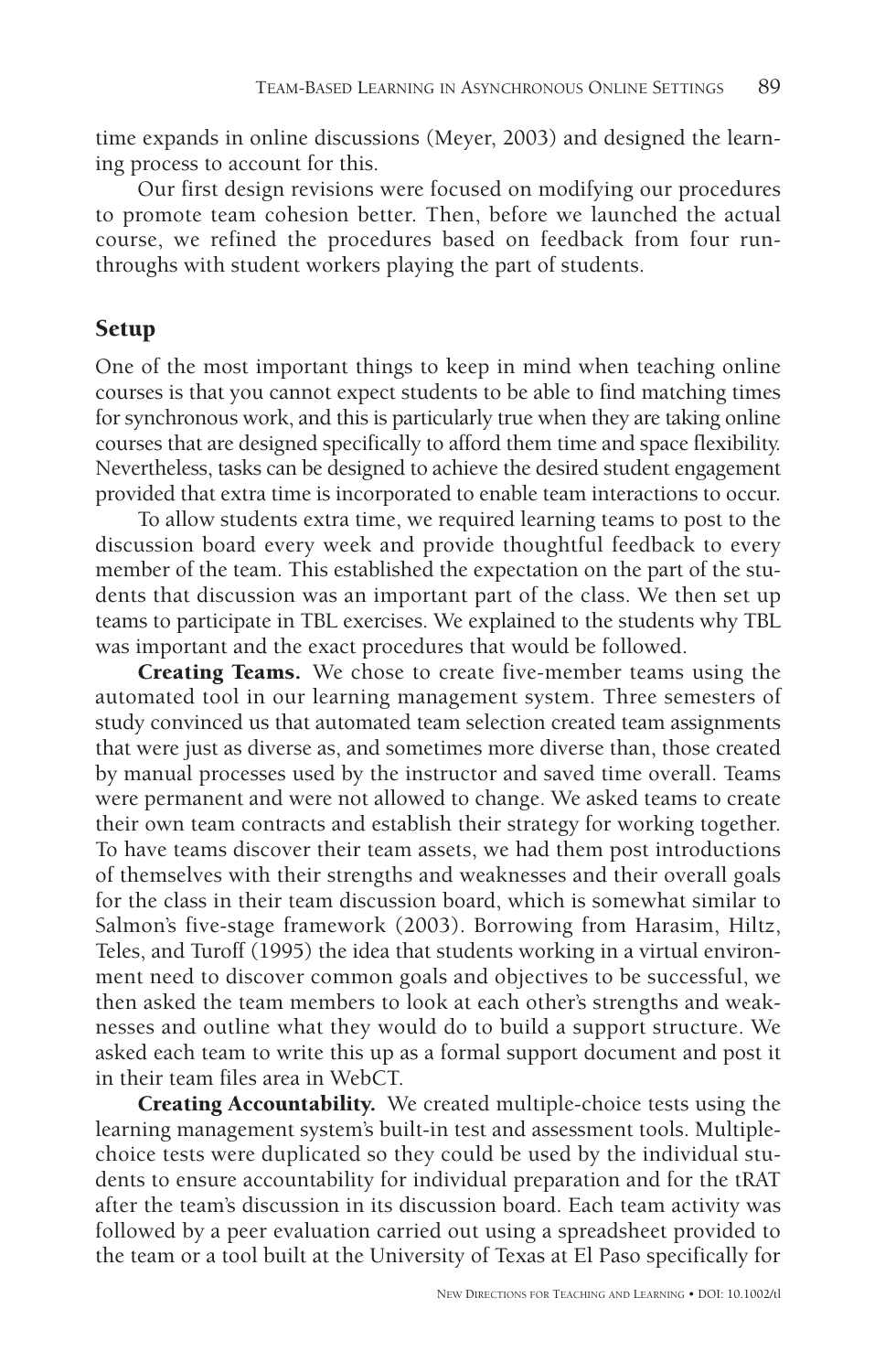that purpose and uploaded by each team as an assignment. In the case of the spreadsheet, grades were tallied using macros.

Promoting Team Learning and Development. Our previous experience and research demonstrates that engaging learners in the online collaborative environment requires that all teams (and members) must feel that their ideas are being heard and discussed (McConnell, 2006). To generate this engagement and to promote team development, we created a system of sharing and voting for the best team projects. Team products were shared in a discussion or drop box area, and every member of the class voted on the best product (they could not vote for their own team) and provided feedback. The results were tallied, and the winning team was awarded extra points that amounted to about 5 percent of the final project grade. This is done so there is enough incentive for teams to do well, but not so much as to bring in the factor of greed. We also added a reflection assignment that teams turned in every four weeks. For this assignment, they examined their goals set at the beginning of the class and evaluated whether they were on target. We spent significant time writing questions that were indirect and open-ended queries. For example, we asked them to think about the philosophy of technology use on the El Paso-Juarez border instead of asking them to list what technologies were being used on the El Paso–Juarez border area.

Providing Frequent and Immediate Feedback. The automation of the test tool in the learning management system helped provide feedback fairly instantaneously when team leaders entered the team answers on the tRAT. Due to the nature of online work, team leaders rotated each session and were responsible for taking the tRAT based on the discussions of the assigned questions in the team discussion board. Although the teams were not present in the same space at the same time, the students' excitement in wanting to know their performance was demonstrated by the fact that most of the students checked the group grades within twenty-four hours of the team leader's submitting the team answers. We also wrote learning management system rules to allow the release of scores for the iRATs only after the team leaders had completed the tRAT. We provided feedback on the team discussion boards following completion of the tRAT. We used the discussion boards to suggest topics for our mini lectures that were created and added to the course content as a result of the students' performance on the RATs. An overview of our adaptation of the RAT to online environment appears in Figure 7.1.

How We Implemented the 4 S's. The final project was a team project and required students to look at the City of El Paso and work out changes that may need to be done (within reason) to build a sustainable ecology. We had students and teams complete five application assignments and tried to keep the 4 S's of effective team assignments in doing so: significant to students, same problem, specific choice, and simultaneous report (see Chapter One and the volume appendix). Furthermore, each assignment was designed to build up the knowledge needed to complete the final project.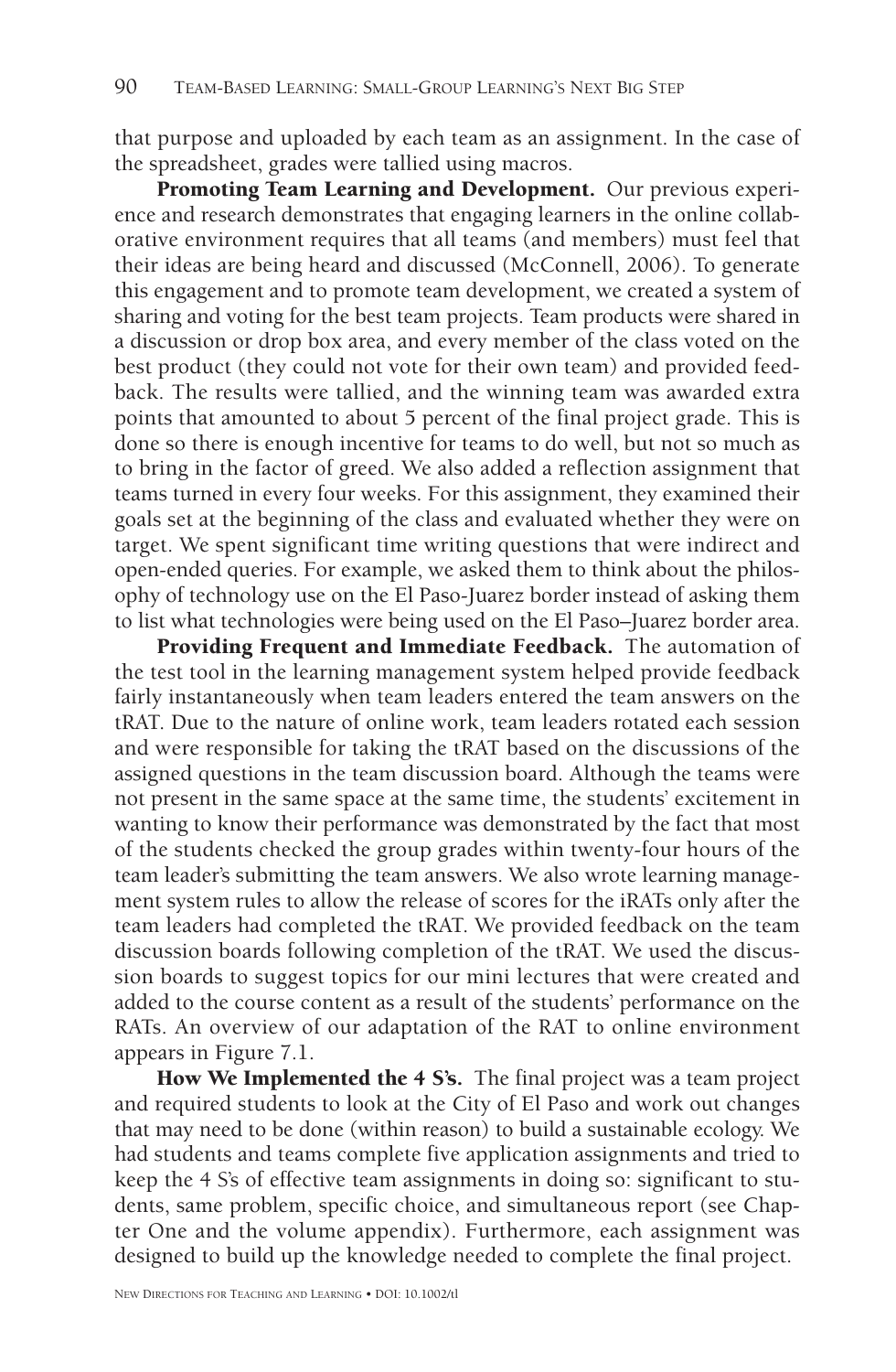



*Note:* Completion of the individual and team RATs takes about three to four days from start to finish. *Source:* Michaelsen, Michaelson, and Black (1994). Adapted to the Online Course Environment.

Assignments were made available to all the teams at the same time on a common discussion board. An example assignment follows (*significant to students*):

What types of renewable and alternative energy technologies will promote economic growth for a sustainable environment for the 21st century? Isolate some of the issues, support your arguments with specific references, and outline some possible solutions. Use the evaluation framework you developed in the previous assignment to help guide your solution path.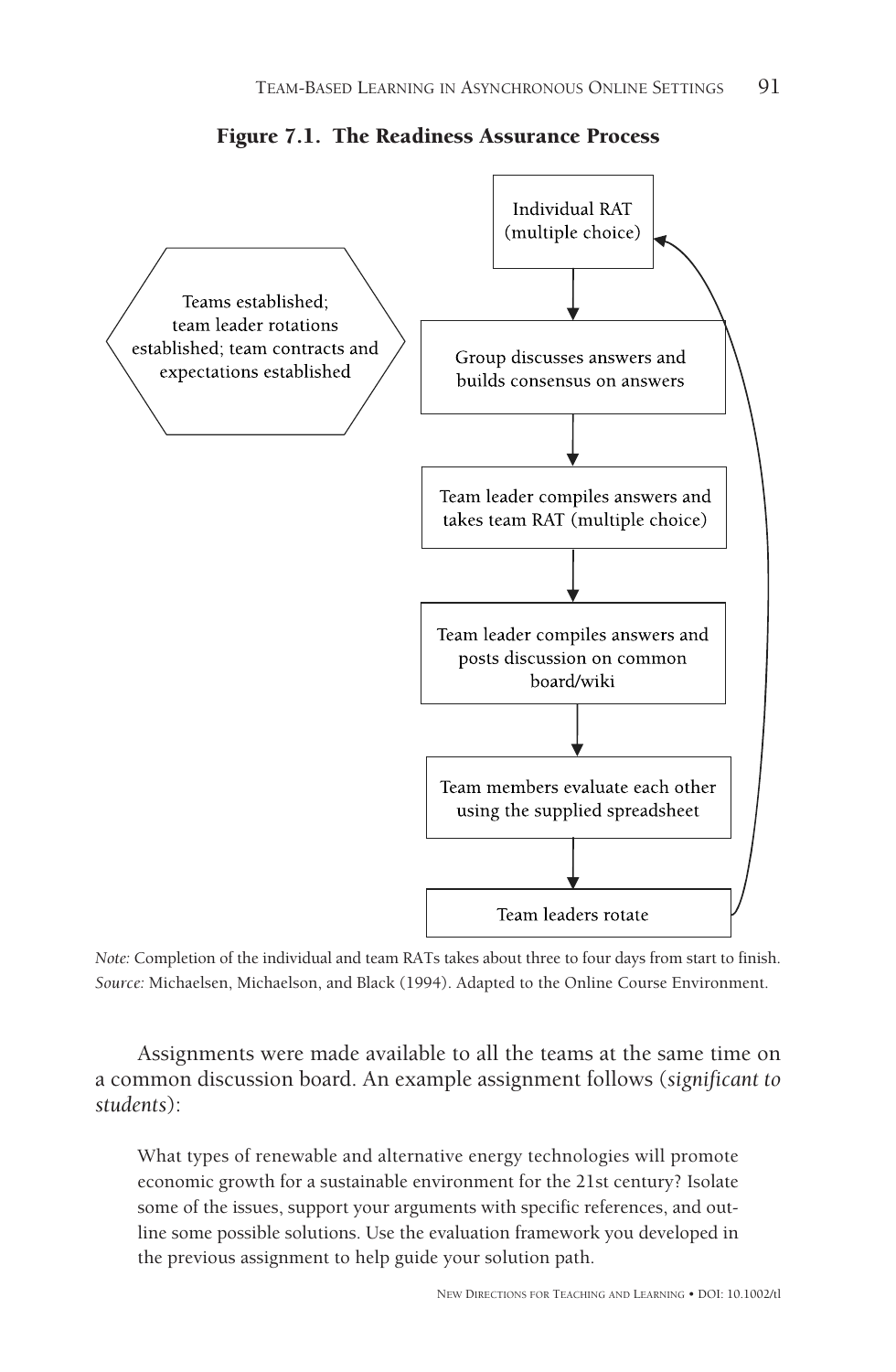Each team had the same assignment (*same problem*) and the same time frame to turn in their work:

| Day $1$    | Assignment is posted to a common discussion board.                                                                                                                                                                         |
|------------|----------------------------------------------------------------------------------------------------------------------------------------------------------------------------------------------------------------------------|
| Days $1-5$ | Team discussion, consensus building, and development of<br>final product on Team Wiki.                                                                                                                                     |
| Day 6      | Team assignment submitted to the grading tool and posted to<br>its discussion board. Teaching team collects discussions and<br>posts them to the common discussion board for all teams to<br>see (simultaneous reporting). |
| Days $6-7$ | Team members fill out peer evaluation forms using the<br>spreadsheet or online tool.                                                                                                                                       |

We did not implement the 4 S of specific choice, since we did not think we could do this effectively. In the process of writing this chapter and discussions about the process, however, we have realized that we can implement specific choice by presenting the teams with a list of technologies and then having them choose one or a combination from the presented list. This process will be implemented in spring 2009.

We found that even when we did not have synchronous or face-to-face simultaneous reporting, the students were still excited to see what their grades were and the solutions that the other teams had produced. This was indicated by their checking their individual and team grades and seeing what other teams had come up with and posting comments about the work that the other teams had produced.

### **Outcomes**

We measured our outcomes by looking at the overall student performance, retention rates, and student satisfaction with TBL. The results are discussed following.

**Student Performance.** Overall, the students performed well in our online team-based learning class. The exception was two teams that had below-average performances. We could predict the success rates of the teams by tracking the number of posts they had in the team discussion boards and also how engaged each of the team members was in looking at the products of the other teams.

Student Retention. One of the main issues commonly seen in online courses is that they face a higher rate of student attrition as compared to a traditional classroom. In both courses that implemented TBL, we realized about a 90 percent retention rate. We feel that this was achieved by helping the students set goals and reflect on them throughout the semester and the fact that being part of a functioning team helped build the right support structure to help them stay on track even if they fell a little behind at times.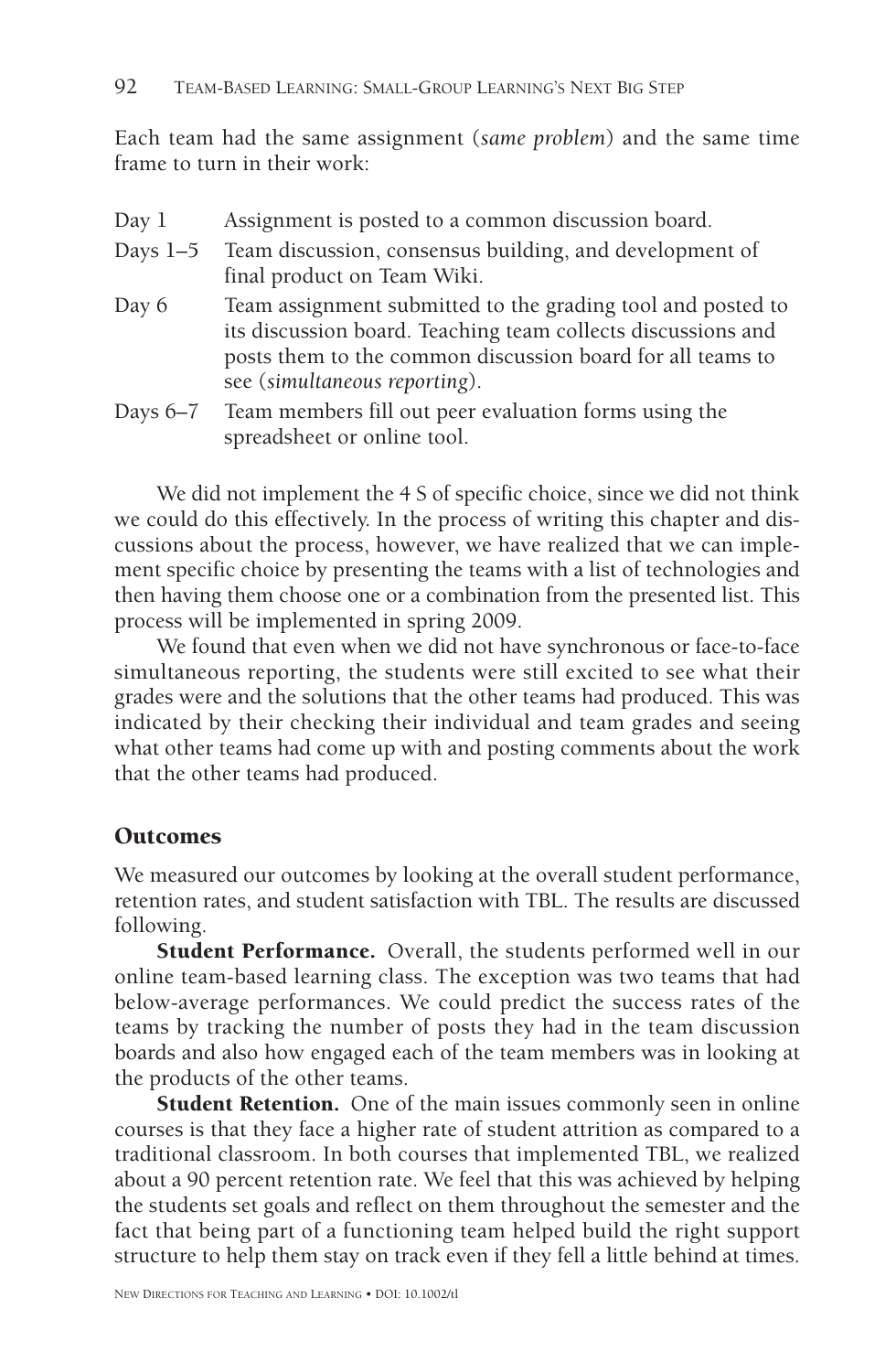Student Comments on TBL. Students were also asked to engage in a reflective exercise that asked them to think about what they had achieved in the class through teamwork and how each step contributed to their success. We also surveyed the students at the end of the semester about class effectiveness. Among their comments were these:

- "It was a pain to keep doing the evaluations but I think it helped because no one could hide so everyone had to do the work."
- "I had never thought that teams would work well online. I think it was interesting to do the weekly postings and exchange views."
- "I won't say that I enjoyed the team learning, but this was the best experience I had working in teams."
- "It was a good experience. I liked reading other teams' work and the competition. I just wish we had done better."

An overall evaluation of the class did not show any significant differences in grades compared to the face-to-face strategy, but there was significant satisfaction with teamwork when students were asked to compare their experiences in other classes where they worked in formal or informal teams.

#### Conclusion

Given the overall performance, experience, and feedback from the students, we feel that our adaptation of TBL in the online course was a success. Some factors that we believe contributed to the success are an early team-building exercise that helped the teams identify strengths and weaknesses and build a support structure and frequent peer evaluations that helped keep the teams on track. This was very important since the teams did not have a chance to meet, so receiving frequent feedback on their individual contributions to the team did contribute to team success. In addition, the team competition helped create interteam excitement for the best finished product, and the fact that the best-performing team was selected by its peers was a great contributing factor in the success of the teams.

The team assignments were designed to cascade into each other and used products from previous assignments for the next assignment. This sequencing was a little difficult to do, but it was valuable to help the teams see the pathway to the big picture final product.

Overall we realized that the teams needed a lot of training in the beginning about Netiquette if they were to succeed well without misinterpreting responses given to queries. Moreover, it became apparent that while most aspects of classical TBL can be implemented in online formats, the procedures for the readiness assurance process and application exercises have to be modified to fit the online environment.

Finally, applying the TBL strategy in an online environment was a timeconsuming task to develop and implement the first time, but the overall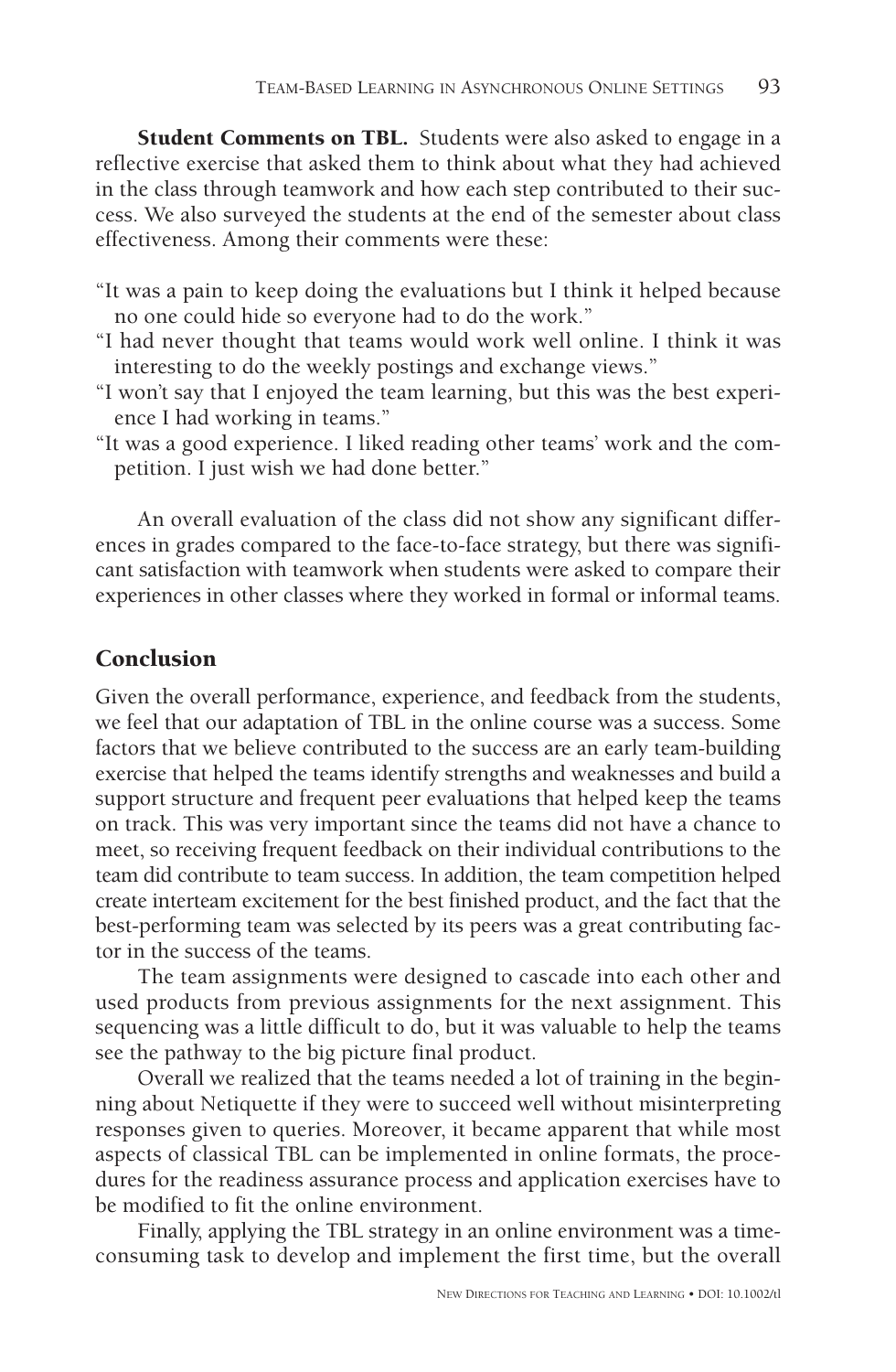results of the student satisfaction surveys made it a worthwhile and successful enterprise.

# Next Steps

Student feedback indicated that they valued their experiences with team building in the online courses. They also indicated that the spreadsheet evaluation tool was preferable to the online tool (which was easier to use) because it let them evaluate each other on much broader criteria. We plan to examine newer tools that have been developed for online peer evaluations and the readiness assurance processes to see if they can be used to simplify these processes.

We have these tips for adoption:

- Plan early and plan well. Map out the entire course flow using software or a whiteboard. We found this to be valuable as we built each of the assignments and worked out submission dates and times to create as seamless a process as possible.
- Design for a few weeks, and have the material tested by students or colleagues to iron out any wrinkles in directions or plans.
- Work out a calendar, and have a third party double-check it.
- Provide as many details as possible. If there is a misinterpretation to be made, it will be made in the online environment.
- Create flowcharts for the process, and post them in the syllabus. They help students keep track of the processes.
- Provide another assignment checklist outside the syllabus or schedule, and post reminders online.
- Conduct an early team-building exercise that has low stakes and helps teammates get to know each other.
- Be prepared in the first two weeks to answer endless queries about the work details in the class. Post a frequently asked questions list in the course.
- Set up a help board in the discussion area for the class, and encourage students to post queries to the help board first, before e-mailing you, so you can reply once and point other students to the same area.
- Encourage students to help their peers, and provide some incentive to do so.
- Be prepared to modify plans as needed. We found this to be particularly true when assigning peer evaluations. We modified the number of evaluations when circumstances dictated.
- Add a reflection paper toward the end of the semester to help bring all the work done in the class using TBL back into focus.

# References

Allen, E., and Seaman, J. *Online Nation: Five Years of Growth in Online Learning.* Needham, Mass.: Sloan Consortium, 2007. Retrieved June 2, 2008, from http://www.sloanc.org/publications/survey/index.asp.

NEW DIRECTIONS FOR TEACHING AND LEARNING • DOI: 10.1002/tl